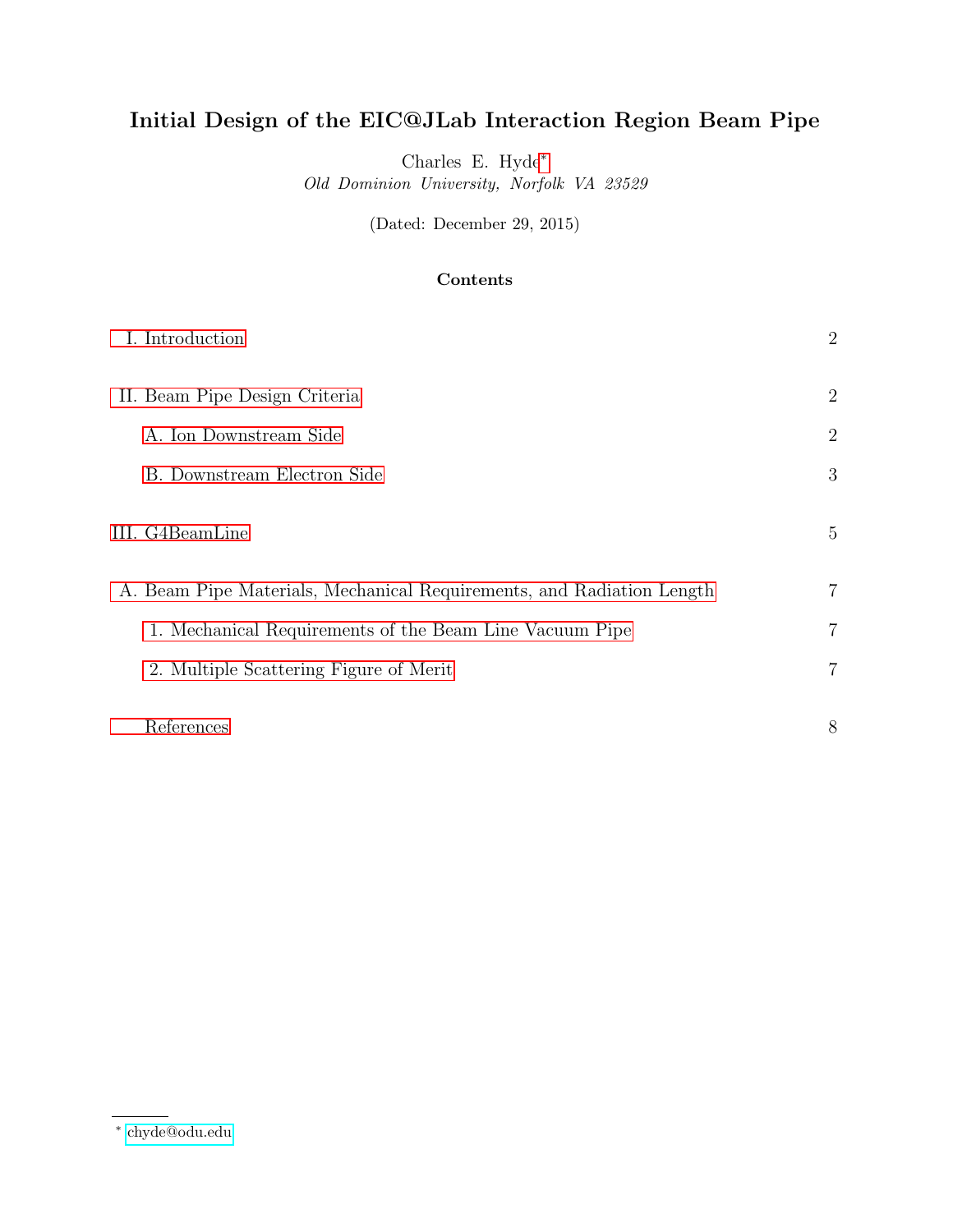#### I. Introduction

<span id="page-1-1"></span><span id="page-1-0"></span>The EIC@JLab concept[\[1\]](#page-7-1) has a detailed design of the detector-accelerator integration [\[2\]](#page-7-2). This note presents a concept for the central beam pipe, that can marry the physics goals with the mechanical and accelerator requirements.

## II. Beam Pipe Design Criteria

Some of the criteria that are incorporated in this concept:

- Depending upon the ion velocity, the nominal Interaction Point (IP) will move up to  $\pm 7.5$  cm along the electron beam. This is part of the solution to the synchronization problem.
- The nominal ion beam trajectory should never be closer than 2 cm to the beam pipe. This includes synchronization offsets.
- With the present upstream electron FFQ triplet, there should be a neck of radius 1.5 cm at  $z = 1m$  on the upstream electron beam. This is a synchrotron radiation shield, as suggested by Mike Sullivan (SLAC) at the Oct 2015 MEIC Collaboration Meeting [\[3\]](#page-7-3).
- All particles within the acceptance of the downstream ion FFQ triplet should be transported in vacuo from the IP to iFFQ3 exit. Particles also in the acceptance of the large downstream dipole (iD2) should be transported in vacuo to the exit of iD2.
- The −50 mrad crossing angle breaks the cylindrical symmetry of the detector and individual beam lines. To partially restore the symmetry, the beam pipe structure has a symmetry axis at −25 mrad in the full region where both beams are in the same structure. This spans the approximate region  $-1.5 \text{ m} < Z < 2.0 \text{ m}$ .
- The central vertex chamber is a cylinder, 3.2 cm in radius. This could be elliptical, with semi-major axis 3.2 cm in the horizontal plane and 2.5 cm semi-minor axis in the vertical direction. The PEP-II experience suggests that it is aggressive to make the semiminor axis less than 2.5 cm. Given the strength issues of an elliptical cross section, it is not clear that there really is advantage to an elliptical design.
- <span id="page-1-2"></span>• A particle that exits the beam pipe should not re-enter.

#### A. Ion Downstream Side

<span id="page-1-3"></span>The beam pipe concept from the IP to the first downstream ion final-focus quadrupole (iFFQ1dn) and the upstream electron final-focus quadrupole (eFFQ1up) is detailed in Table [I.](#page-2-0) The ion beampipe is circular. This accommodates the 6 mrad bend in the first Dipole even with a straight pipe.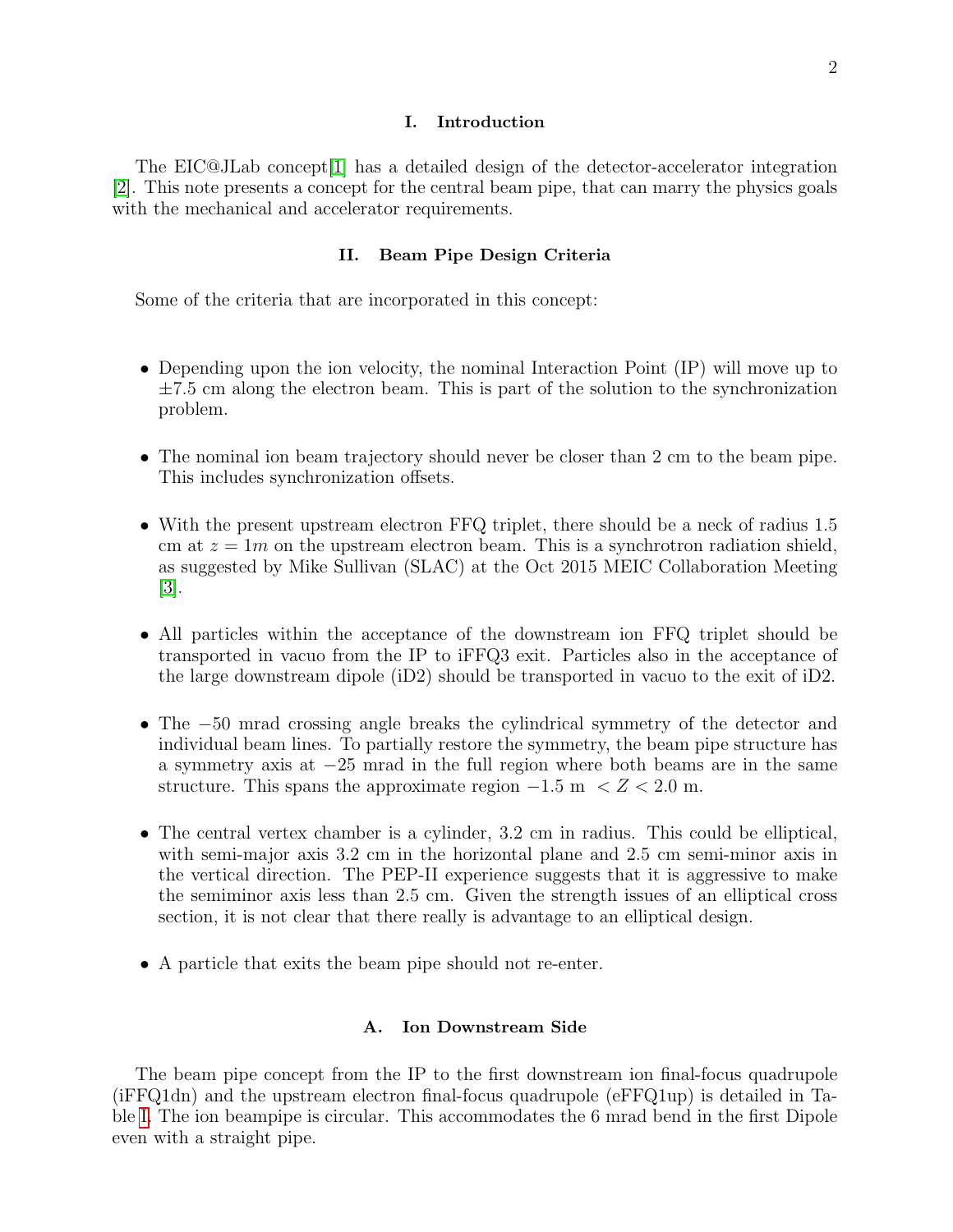<span id="page-2-0"></span>TABLE I. Summary of Downstream (Ion-Side) Beam Pipe Design, from the IP to the first quadrupoles in either beamline. The detector coordinates  $XYZ$  are defined as follows: The  $Z$ -axis is along the solenoid axis, with the electron beam in the −Z direction, and the nominal IP position at the origin. The nominal incident ion momentum **P** is in the XY-plane with  $P \cdot Z > 0$  and  $\mathbf{P} \cdot \tilde{X} < 0$  Each element is rotated by angle  $\Theta_y$  about the +Y-axis. Conical opening angles  $\theta$  are the half-opening angle. Radii are the inner radii at the two ends of the element. If a single  $z$ coordinate is given, it is the offset of the center of the element; when two z-coordinates are given, they refer to the two ends of the element. In each case, the z-coordinate values are local, before rotation by angle  $\Theta_{\nu}$ . Thickness is the radial thickness.

| Item                           |      | Form Material | $\Theta_y$       | $\theta$<br>Rotation Opening | Length | Radii          | Offset $z_0$<br>or $(z_1, z_2)$             | Thickness         |
|--------------------------------|------|---------------|------------------|------------------------------|--------|----------------|---------------------------------------------|-------------------|
|                                |      |               | $(\mathrm{rad})$ | $(\mathrm{rad})$             | (m)    | (mm)           | (mm)                                        | (mm)              |
| Vertex<br>Chamber              | Cyl. | Be            | $-0.025$         | $\overline{0}$               | 0.6723 | 32.2           | $\theta$                                    | 1                 |
| Vertex<br>Flare                | Cone | Be            | $-0.025$         | 0.0735                       |        |                | $1.5817$ $(32.2, 148.7)$ $(0.3362, 1.9179)$ | $1 \rightarrow 2$ |
| Vertex<br>Taper                | Cone | BeAl          | $-0.025$         | $-30^{\circ}$                |        |                | $0.1266$ $(148.7, 75.6)$ $(1.9179, 2.0445)$ | $\overline{2}$    |
| Vertex Exit<br>Window          | Cyl. | Al            | $-0.025$         | $\overline{0}$               | 0.0020 | $\theta$       | 2.0445                                      | 75.6              |
| $e^{\pm}$ Entrance<br>Aperture | Cyl. | $\neg$ Al     | 0.0              | $\overline{0}$               | 0.0020 | $\overline{0}$ | 2.0445                                      | 21.0              |
| Synchrotron<br>Rad. Shield     | Cone | Cu            | $\theta$         | 0.0107                       | 1.700  | (15.0, 30.0)   | 1.4000                                      | $\overline{2}$    |
| Ion Exit<br>Aperture           | Cyl. | $\neg$ Al     | $-0.050$         | $\theta$                     | 0.0020 | $\theta$       | 2.0445                                      | 25.2              |
| Ion BeamPipe Cone              |      | Al            | $-0.050$         | 0.0124                       | 4.9306 | (24.2, 85.3)   | (2.0445, 7.0)                               | $1 \rightarrow 2$ |

#### B. Downstream Electron Side

The downstream electron side beam pipe concept is detailed in Table [II.](#page-3-0) The flare of the central chamber has the same opening angle as on the ion side, but is only  $\sim 60\%$  as long. These choices are somewhat arbitrary but are motivated by the following considerations:

- Necessary separation between the electron and ion beams
- This size flare subtends a convenient solid angle for a crystal EM calorimeter.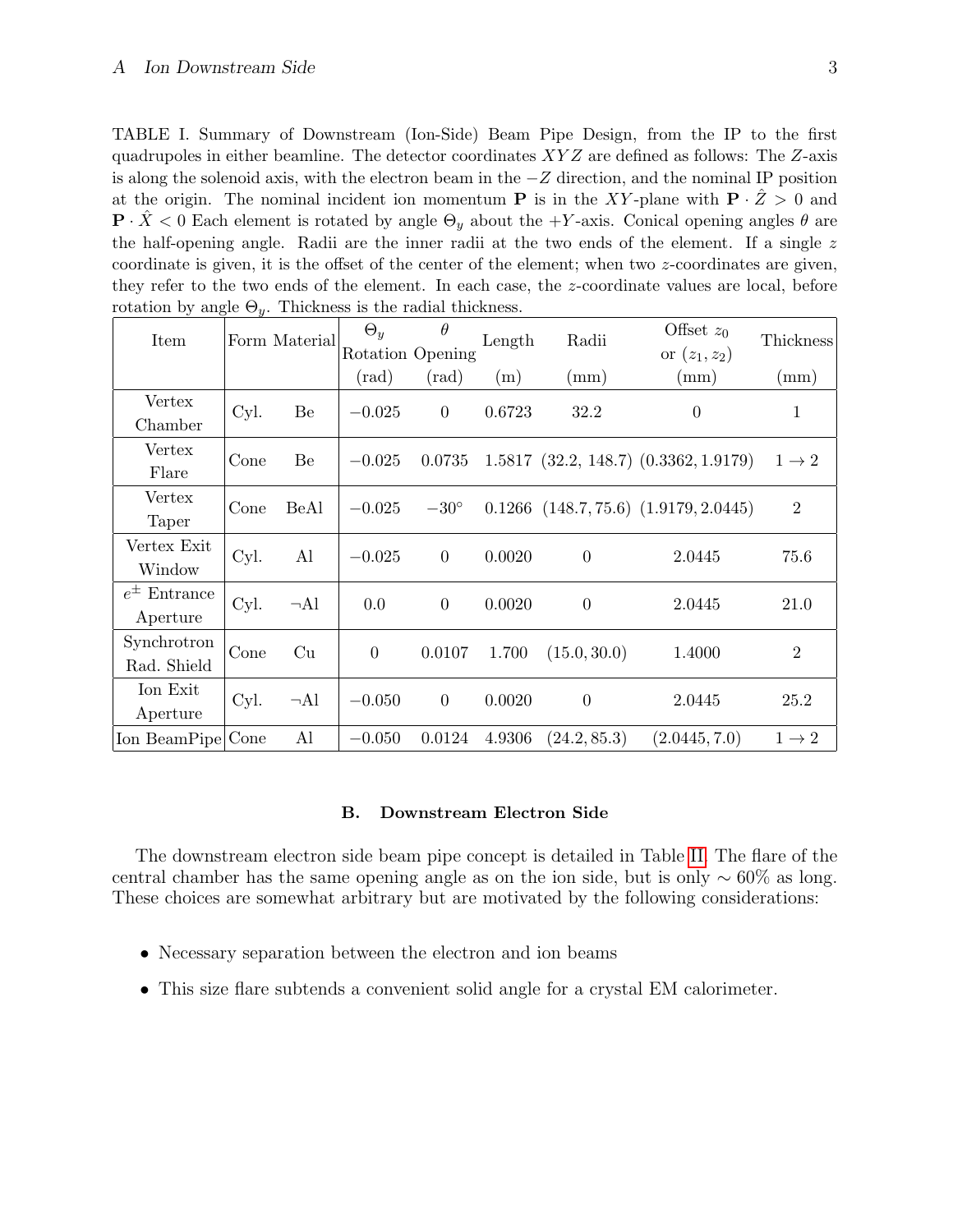| Item                       | Form     | Material  | $\Theta_y$     | Ĥ<br>Rotation Opening | Length | Radii            | Offset $z_0$<br>or $(z_1, z_2)$               | Thickness         |
|----------------------------|----------|-----------|----------------|-----------------------|--------|------------------|-----------------------------------------------|-------------------|
|                            |          |           | $(\text{rad})$ | $(\text{rad})$        | (m)    | (mm)             | (mm)                                          | (mm)              |
| Vertex<br>Chamber          | Cylinder | Be        | $-0.025$       | $\theta$              | 0.6723 | 32.2             | $\theta$                                      | 1                 |
| Vertex<br>Flare            | Cone     | Be        | $-0.025$       | 0.0735                |        |                  | $0.9490$ $(32.2, 102.1)$ $(-0.3362, -1.2852)$ | $1 \rightarrow 2$ |
| Vertex<br>Taper            | Cone     | BeAl      | $-0.025$       | $-30^{\circ}$         |        |                  | $0.0798$ $(102.1, 56.0)$ $(-1.2852, -1.3650)$ | $\overline{2}$    |
| Vertex Exit<br>Window      | Cylinder | Al        | $-0.025$       | $\overline{0}$        | 0.0020 | $\boldsymbol{0}$ | $-1.3650$                                     | 56.0              |
| $e^{\pm}$ Exit<br>Aperture | Cylinder | $\neg$ Al | 0.0            | $\overline{0}$        | 0.0020 | $\theta$         | $-1.3650$                                     | 21.0              |
| Ion Entrance<br>Aperture   | Cylinder | $\neg$ Al | $-0.050$       | $\overline{0}$        | 0.0020 | $\boldsymbol{0}$ | $-1.3650$                                     | 21.0              |
| Ion BeamPipe               | Cone     | Al        | $-0.050$       | 0.0124                | 4.9306 | (20.0, 30.0)     | $(-1.3650, -3.5948)$                          | $1 \rightarrow 2$ |

<span id="page-3-0"></span>TABLE II. Summary of Upstream (Electron-Side) Beam Pipe Design, from the IP to the first quadrupoles in either beamline. The detector coordinates are the same as in Table [I.](#page-2-0) The Vertex Chamber is included for completeness, it is redundant with Table [I.](#page-2-0)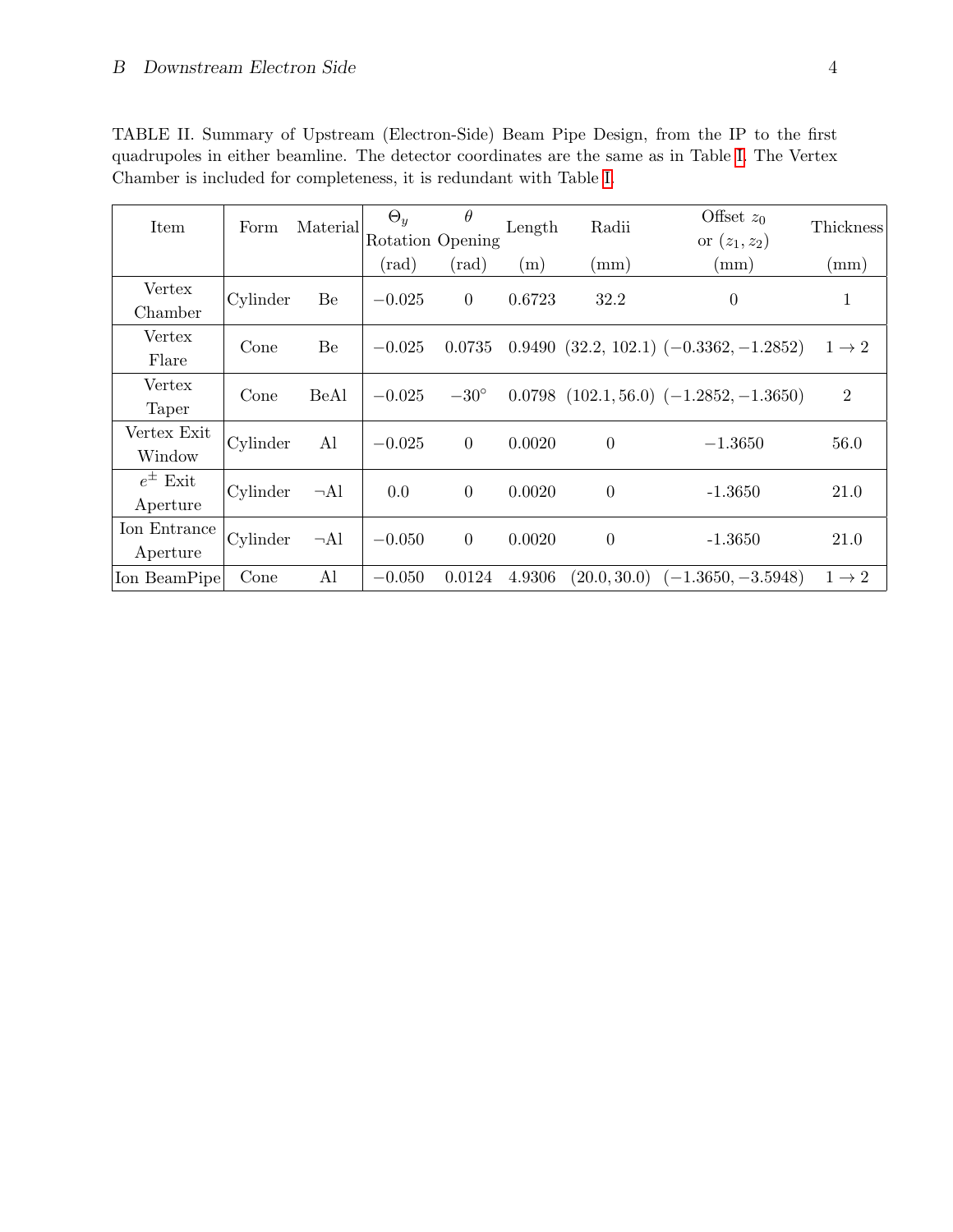<span id="page-4-0"></span>

III. G4BeamLine

<span id="page-4-1"></span>FIG. 1. Overview of the full interaction region beamline. Magnets in green are dipoles, the silver/grey outer cylinders are the coils of the dual solenoid. Magnets in red are ion beamline quadrupoles, magnets in blue (and blue/green) are the electron beamline quadrupoles. The violet cylinder is a flux exclusion tube for the electron beamline. The grey/silver 'rattle' shape is the IP vacuum pipe, with connections to the individual electron and ion beam pipes (shown only up to the first quadrupole of each beamline. The large rust/copper colored cylinder in the lower right is the ZDC (likely Cu, with scintillating and Cherenkov fibres).

I have implemented the proposed beam pipe in a g4beamline model of the Interaction Region optics, illustrated in Fig. [1.](#page-4-1) A zoomed-in view in wireframe visualization is shown in Fig. [2.](#page-5-0) There is an interference between the upstream ion beam pipe and the first two downstream electron quadrupoles. Likely a few mm of will need to be removed from the Fe yoke to allow a full 2 cm inner radius ion beampipe. The vacuum chamber alone, with the solenoid and first ion-downstream dipole removed is shown in Fig. [3.](#page-5-1)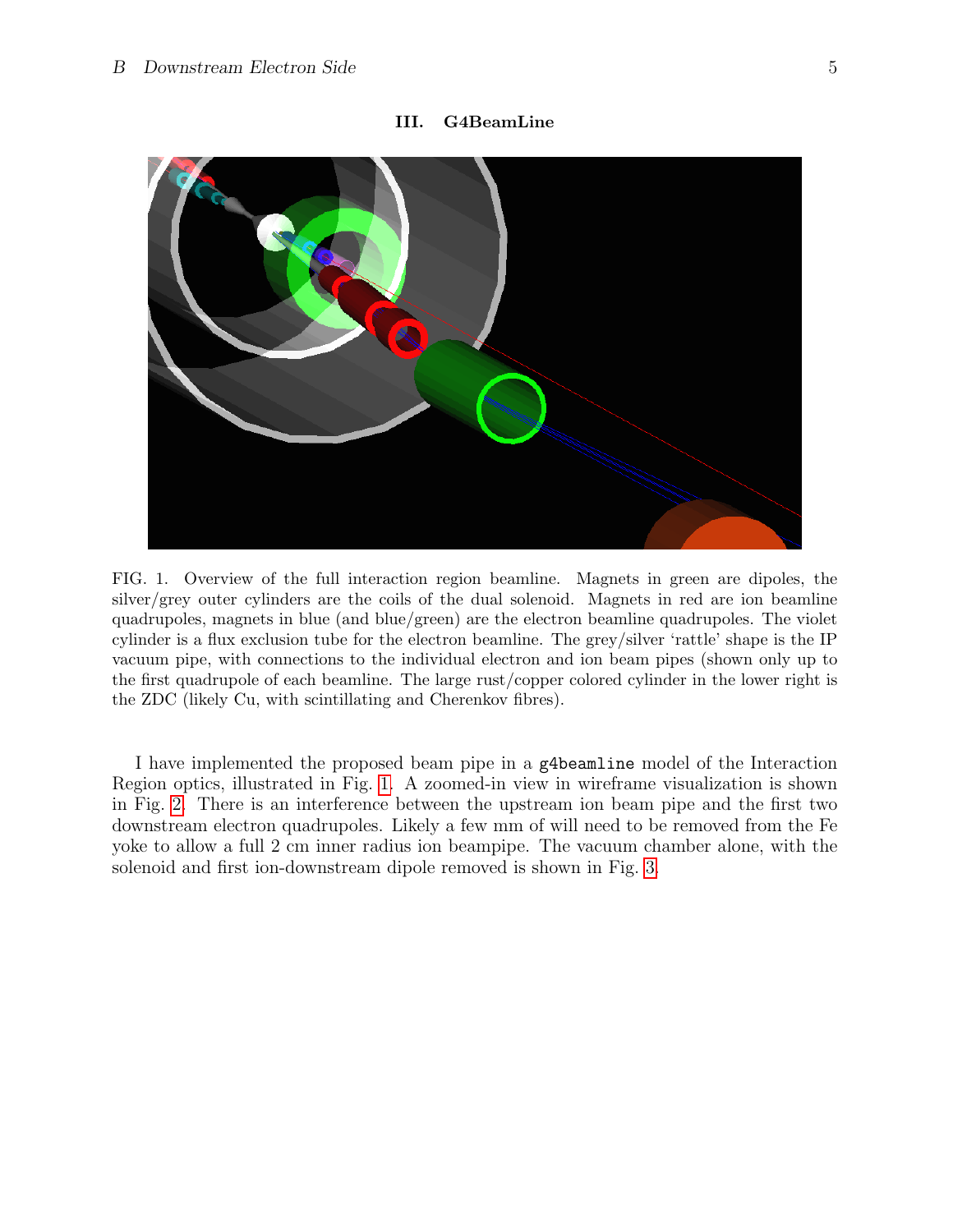

<span id="page-5-0"></span>FIG. 2. Wire frame view of the Interaction Point. The central vertex chamber and its connection to the individual beampipes are clearly visible. There is a bundle of six proton trajectories (blue lines) in the downstream ion beampipe. The rust colored upstream electron beampipe is 2 mm thick Cu. This is a synchrotron radiation shield. It extends into the central beam pipe to a neck of 1.5 cm inner radius at  $Z = +1.0$  m.



<span id="page-5-1"></span>FIG. 3. G4BeamLine view of the Interaction Point vacuum chamber. The solenoid coils and the first dipole on the downstream ion beam line are removed for clarity. The central vertex chamber extends from  $Z = -1.365$  m to  $Z = 2.045$  m. As one integral unit, the vertex chamber plus beampipes spans 10.5 m from the upstream ion Final Focus Block to the downstream ion Final Focus Block.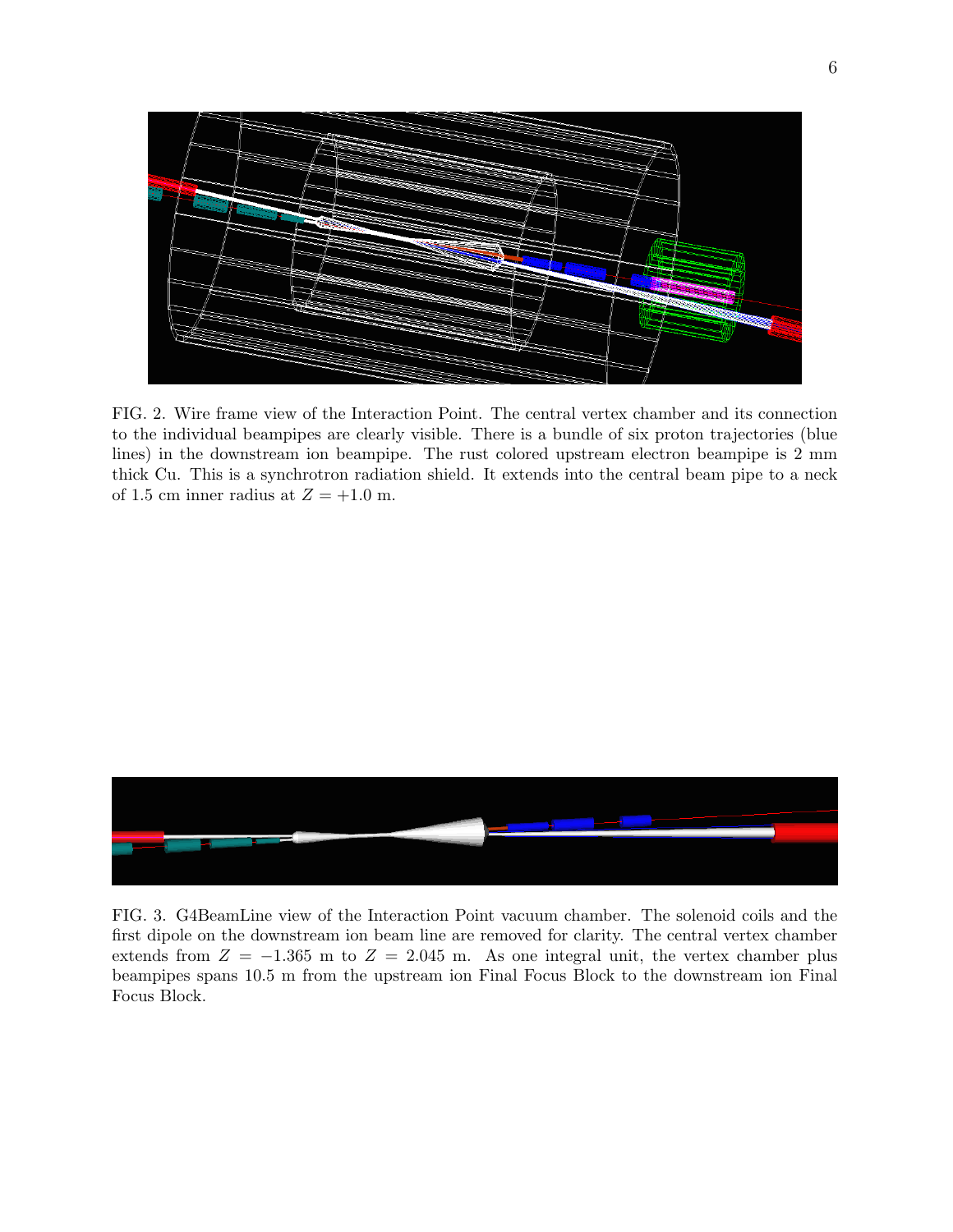#### <span id="page-6-3"></span><span id="page-6-0"></span>A. Beam Pipe Materials, Mechanical Requirements, and Radiation Length

TABLE III. Young's Modulus E, Radiation Length  $X_0$ , Figure of Merit  $X_0\sqrt[3]{E}$ , and minimum wall thickness to radius ratio  $t/R$  for a circular vacuum pipe, for common materials used in accelerator beam pipes.

| Material $\rightarrow$ Be        |                 |      | $CFC^*$ | Al-Be | Al   | Ti   | $Fe***$ | Air                | RF               |
|----------------------------------|-----------------|------|---------|-------|------|------|---------|--------------------|------------------|
|                                  |                 |      |         |       |      |      |         |                    | $mesh^{\dagger}$ |
| $\text{Parameter} \text{Units} $ |                 |      |         |       |      |      |         |                    |                  |
| $E\,$                            | $GPa$  290      |      | 200     | 193   | 70   | 110  | 210     |                    |                  |
| $X_0$                            | $\,\mathrm{cm}$ | 35.3 | 27.1    | 25.3  | 8.9  | 3.6  | 1.8     | $3.0 \cdot 10^{4}$ | 46.3             |
| $X_0 E^{1/3}$                    |                 | 2.34 | 1.58    | 1.46  | 0.37 | 0.17 | 0.11    |                    |                  |
| t/R                              | %               | 2.15 | 2.43    | 2.46  | 3.45 | 2.97 | 2.39    |                    |                  |

<sup>∗</sup> Carbon Fibre Composite

∗∗ Stainless Steel

<span id="page-6-1"></span><sup>†</sup>RADIOSCREEN<sup>TM</sup>, <www.lessEMF.com>:  $X_0 = 23.13$  cm, Thickness 0.09 mm,

Areal density  $0.0045$  g/cm<sup>2</sup>

By weight: 23.4% Cu; 10.9% Ni; 65.7% Polyester thread

## 1. Mechanical Requirements of the Beam Line Vacuum Pipe

The ion beam pipe is likely to be either circular, or conical with a small angular opening (of order of the 12 mrad acceptance of the FFQ optics). For a long cylindrical vacuum pipe, the required wall thickness t as a function of radius R (including  $\times 2$  safety margin) is ([\[4\]](#page-7-4), Eq. 4):

<span id="page-6-4"></span>
$$
\frac{t}{R} = 2 \left[ \frac{P_{\text{atm}}(1 - v^2)}{0.25E} \right]^{1/3},\tag{A1}
$$

<span id="page-6-2"></span>where  $E$  is Young's Modulus of the material and  $v$  is Poisson's ratio of the transverse contraction strain to longitudinal stretch strain. The value of  $1 - v^2$  is generally close to 0.9 [\[4\]](#page-7-4). Values of E and  $t/R$  for common materials are listed in Table [III.](#page-6-3) Over a broad range of materials, the required thickness to radius ratio is 2 to 3 %, including safety margin.

#### 2. Multiple Scattering Figure of Merit

For a charged particle of momentum  $P$ , energy  $E$ , and charge ze exiting the vacuum at an angle  $\alpha$  to the local plane of the pipe (of perpendicular thickness t), the rms multiple scattering angle is ([\[5\]](#page-7-5), Chapter 32§3):

$$
\theta_{m.s.} = z \frac{13.5 \text{ MeV/c}}{p} \sqrt{\frac{t}{X_0 \sin \alpha}} \left[ 1 + 0.038 \ln \frac{z^2 t}{X_0 \sin \alpha} \right]
$$
(A2)

where  $X_0$  is the radiation length of the material. For different materials, the required thickness t scales as  $E^{-1/3}$ , as defined in Eq. [A1.](#page-6-4) Neglecting the log term in the multiple scattering, the figure of merit (Table [III\)](#page-6-3) scales as:

$$
F.O.M. \propto X_0 E^{1/3}.
$$
 (A3)